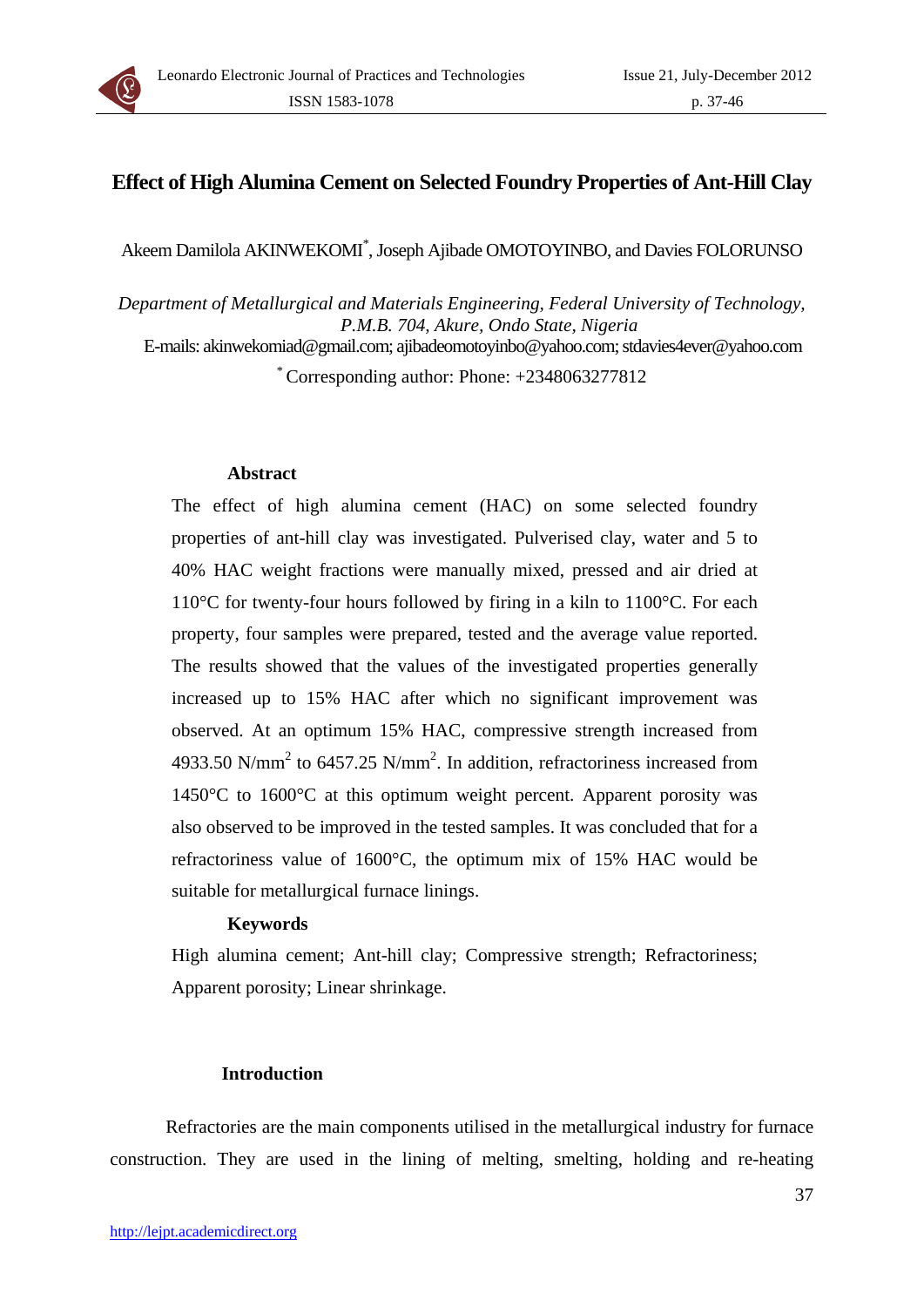furnaces. A refractory is any material that can withstand the action of abrasive or corrosive solids, liquids or gases at high temperatures [1]. Other general requirements of a refractory material are ability to withstand sudden changes in temperatures, conservation of heat and low coefficient of thermal expansion [1,2].

Researchers in recent years, especially in the developing countries, have focused on the utilisation of natural clays for refractory production. These researches can have great impact on the industrialisation of a nation and save foreign exchange. Many researchers have worked on refractory fireclays which abound in Nigeria. However, the refractory properties of natural clays need to be upgraded to make them suitable for use in metallurgical furnaces. Graphite and asbestos additions have been used in enhancing the refractoriness of natural clay deposits such as termite and ant-hills [3]. Reference to the use of silicon carbide [4] and silica, mica and bentonite [5,6] on the refractory properties of some other local deposits have also been reported.

Whereas some types of clay, such as kaolinite clay [7], are naturally plastic, and therefore may not require any type of binder, silicate and alumina binders [8] have been used both as binders and for enhancing the working temperature of clay refractories. High alumina cements are generally regarded as high temperature refractory concretes [8].

The aim of the research was to investigate the effect of high alumina cement, HAC, on the refractory properties of ant-hill clay deposit.

#### **Material and Method**

The materials that were used for this research work included naturally occurring anthill clay obtained from one of the numerous mounds that abound in the teak plantation of the Federal University of Technology, Akure (FUTA), Nigeria and commercial grade of durax, a high alumina cement (HAC) from Vesuvius, Incorporation, USA.

A Denver laboratory pulveriser was used in pulverising the clay samples while a ball mill was used in the grinding process. A Testometric Universal Testing Machine equipped with a computer and printer was used in carrying out the mechanical tests. A laboratory oven and kiln were used to dry and sinter the samples respectively. Other equipment used included a sieve shaker with a set of sieves and a laboratory weighing balance.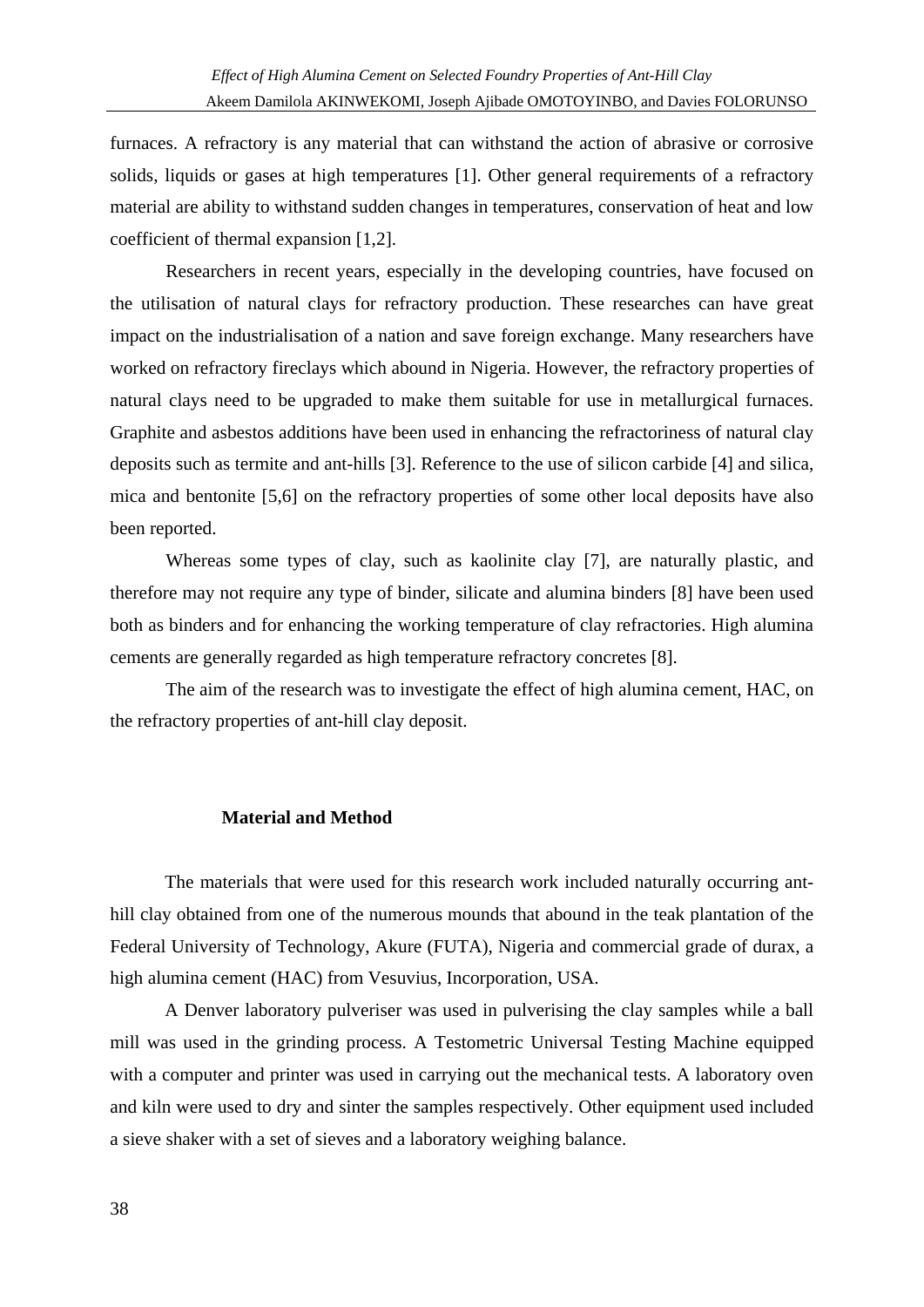# *Experimental Procedure*

## *Chemical Analysis*

The lumps from the ant-hill were crushed and ground. Chemical analysis of the anthill clay, as indicated in Table 1, was carried out using atomic absorption spectroscopy (AAS) and Ignition Loss Method. The result showed that that the sample contained a high percentage of silica. The mound/hill can, therefore, be classified under siliceous fireclay [9]. This result further showed that the clay belongs to the fireclay accepted standard [10] and falls within the range of semi-plastic fireclays [11].

Table 1. Compositional analysis of ant-hill clay

| <b>Constituent</b>             | $\mid$ SiO <sub>2</sub> | $Al_2O_3$ |      |             |      |               |  | $Fe2O3$   TiO <sub>2</sub>   CaO   MgO   Na <sub>2</sub> O   K <sub>2</sub> O   L.O.I   <b>TOTAL</b> |
|--------------------------------|-------------------------|-----------|------|-------------|------|---------------|--|------------------------------------------------------------------------------------------------------|
| Percentage $\Big  58.83 \Big $ |                         | 22.69     | 2.42 | $\mid$ 0.01 | 0.84 | $0.06$   2.10 |  | 100%                                                                                                 |

The high alumina cement, HAC, is of DURAX<sup>™</sup> C1700 brand from Vesuvius Inc. USA, as stated in the product information sheet. It is a high alumina conventional castable. It has a service temperature of about 1700°C (3100°F). Its alumina content (Al<sub>2</sub>O<sub>3</sub>) is 85 %, silica (SiO<sub>2</sub>) is 5 %, while iron oxide (Fe<sub>2</sub>O<sub>3</sub>) is 1 %.

## *Sieving and Sizing*

Classification to particle sizes ranges of 2.0-1.5 mm,  $-1.5-1.0$  mm and  $-1.0-750 \mu m$ was done with a sieve shaker and a set of sieves. The sized clay was mixed in the ratio 45:25:30 respectively to obtain fine and coarse particles that can be combined for enhanced pore closing during sintering and calcinations processes.

## *Mixing*

Various samples were prepared. Pre-determined masses of clay and cement were weighed using a laboratory weighing balance and manually mixed together for each of the batches. 10  $\text{cm}^3$  of water was added to make the mixture plastic and mouldable. The total matrix utilised for each batch sample weighed 400 g. The percentage by weight of HAC and clay are indicated in Table 2. Since the cement was used both as a binder and an additive, its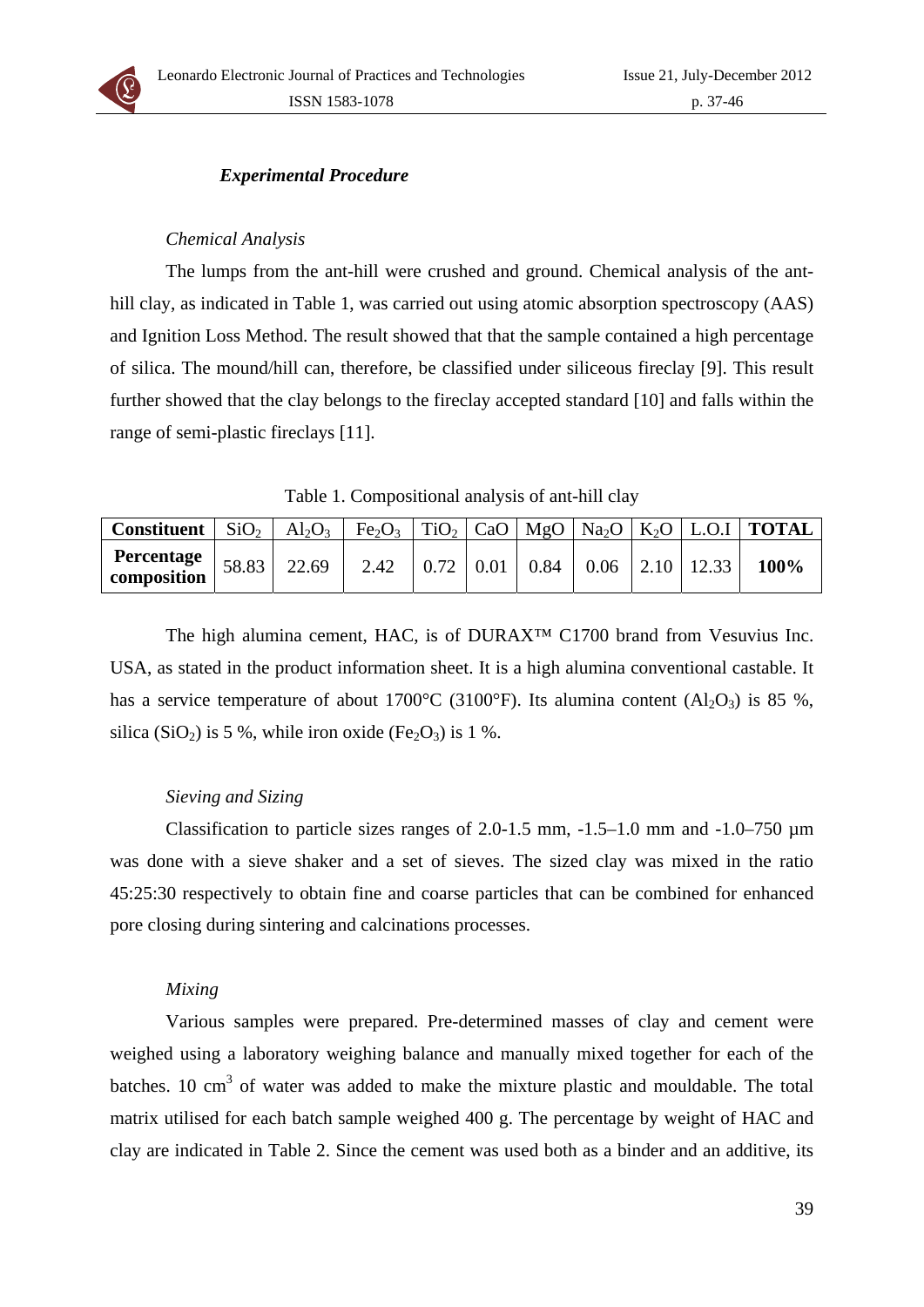percentage constituent in the matrix was designed not to exceed 40% by weight of the total matrix. Sample A was 100% clay while Sample J was 100% HAC. The average density of the samples was found to be 20  $g/cm<sup>3</sup>$ .

| <b>Samples</b>     | IJ. |  |   |   |    |  |
|--------------------|-----|--|---|---|----|--|
| % by weight of HAC |     |  | ت | ັ | ДΙ |  |

Table 2. Percentage by weight of HAC in the matrix

After a homogenous mixture of clay, HAC and water was obtained, the plastic paste was then rammed into a cylindrical shaped steel casing to produce disc samples, for the selected tests. Four samples were produced for each of the selected refractory tests. The average obtained for each test was reported.

# *Drying and Firing*

The disc samples were left to dry in the open laboratory atmosphere for 24 hours to remove moisture from them and thus increase their green strength, making them safe for further handling<sup>2</sup>. The dried specimens were then transferred into the oven for drying at 110°C for a period of 8 hours. The samples were allowed to cool over night in the oven before firing was done at 1100°C for five hours.

# *Mechanical and Refractory Testing*

On cooling, compressive tests, refractoriness, porosity, and linear shrinkage were carried out on the fired test specimens.

## **Results and Discussion**

# *Effect of Varied Weight Percent of HAC on the Compressive Strength of the Specimens*

The compressive strength of the disc samples was evaluated as stress at peak. Figure 1 below depicts this. It was observed that Sample J, 100% HAC, had the highest strength of 7937.50 N/mm<sup>2</sup> whereas the lowest value of 4176.25 N/mm<sup>2</sup> was recorded for Sample C which had 10% HAC. Sample A which was 100% clay had a strength value of 4933.50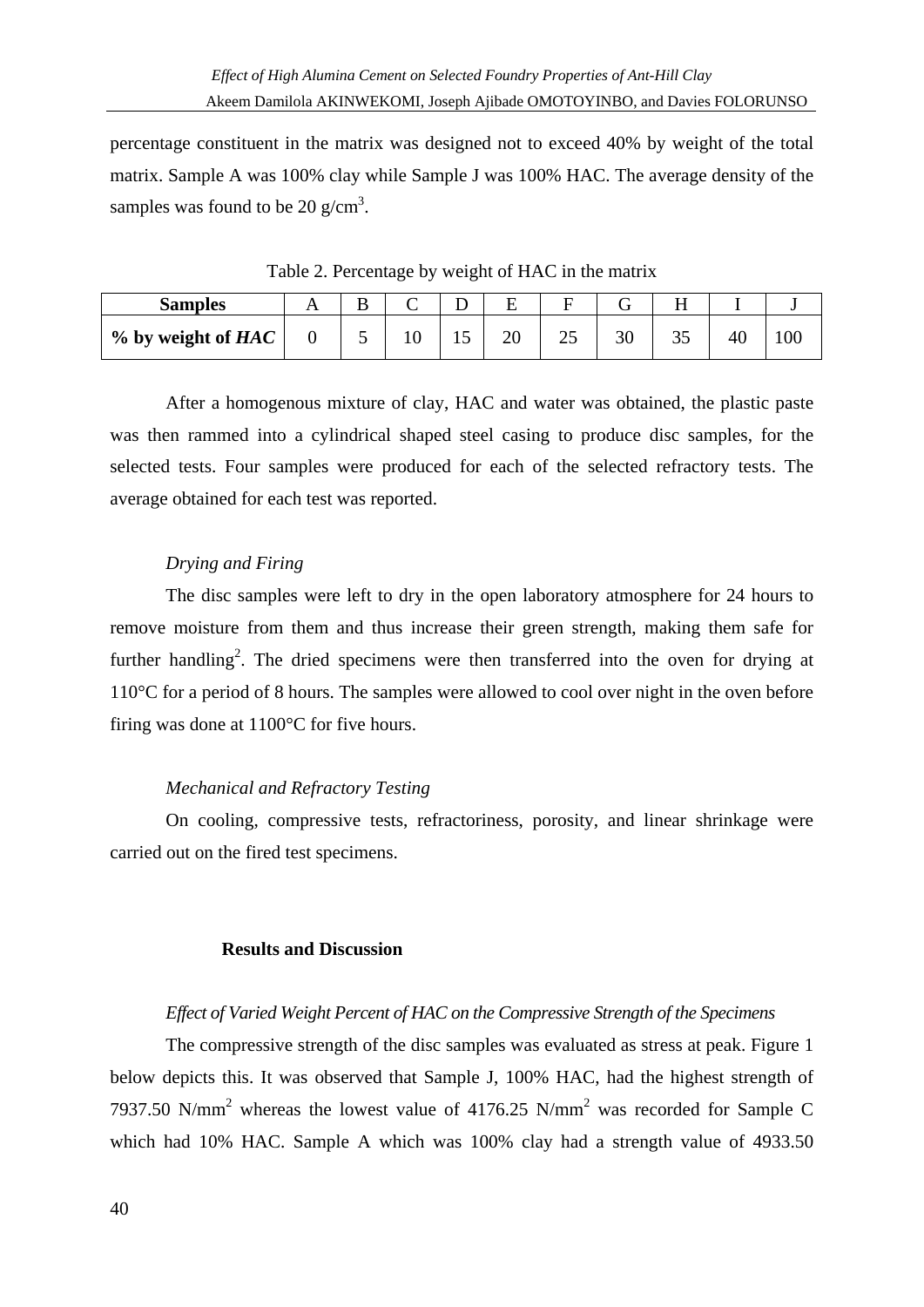

 $N/mm<sup>2</sup>$ , ranking as the second lowest strength value. There were improvements in strength levels as the HAC content increased from 5 to 15%, except for Sample C, which had the lowest value. This could be attributed to the high cohesive force of attraction between the clay and the cement particles and consequently, the high frictional forces that were generated between the particles during loading. The strength level slightly peaked at Sample D (6457.25  $N/mm<sup>2</sup>$ ) for the samples with HAC addition.



## *Figure 1. Graph of compressive strength of samples*

### *Effect of Varied Weight Percent of HAC on the Apparent Porosity of the Test Samples*

The graphical representation of the result of the percentage apparent porosity test is depicted in figure 2. This parameter is a micro structural variable that must be controlled to produce a suitable refractory [9]. Porosity, grain size and grain orientation are the micro structural parameters of significant importance to the strength of inorganic materials [12].

Clay composition, size and shapes of particles, ramming pressure, and the reaction occurring on firing are some of the factors that affect the porosity of refractories [13]. The porosity measures the ease with which liquid and gas seep through the refractory material. The highest porosity of 22.70% was recorded for Sample A, which was 100% clay. Though it had very fine grains which would have tightly closed up during pressing (manual ramming), the value of its L.O.I (Loss on Ignition) indicated that some organic matters were burnt off during firing, and hence, its high value of porosity. The particles of the HAC on the other hand, though quite large in comparison to the fine clay particles, manual ramming may not have broken them up to ensure a good pore closing as would be expected for fine particles.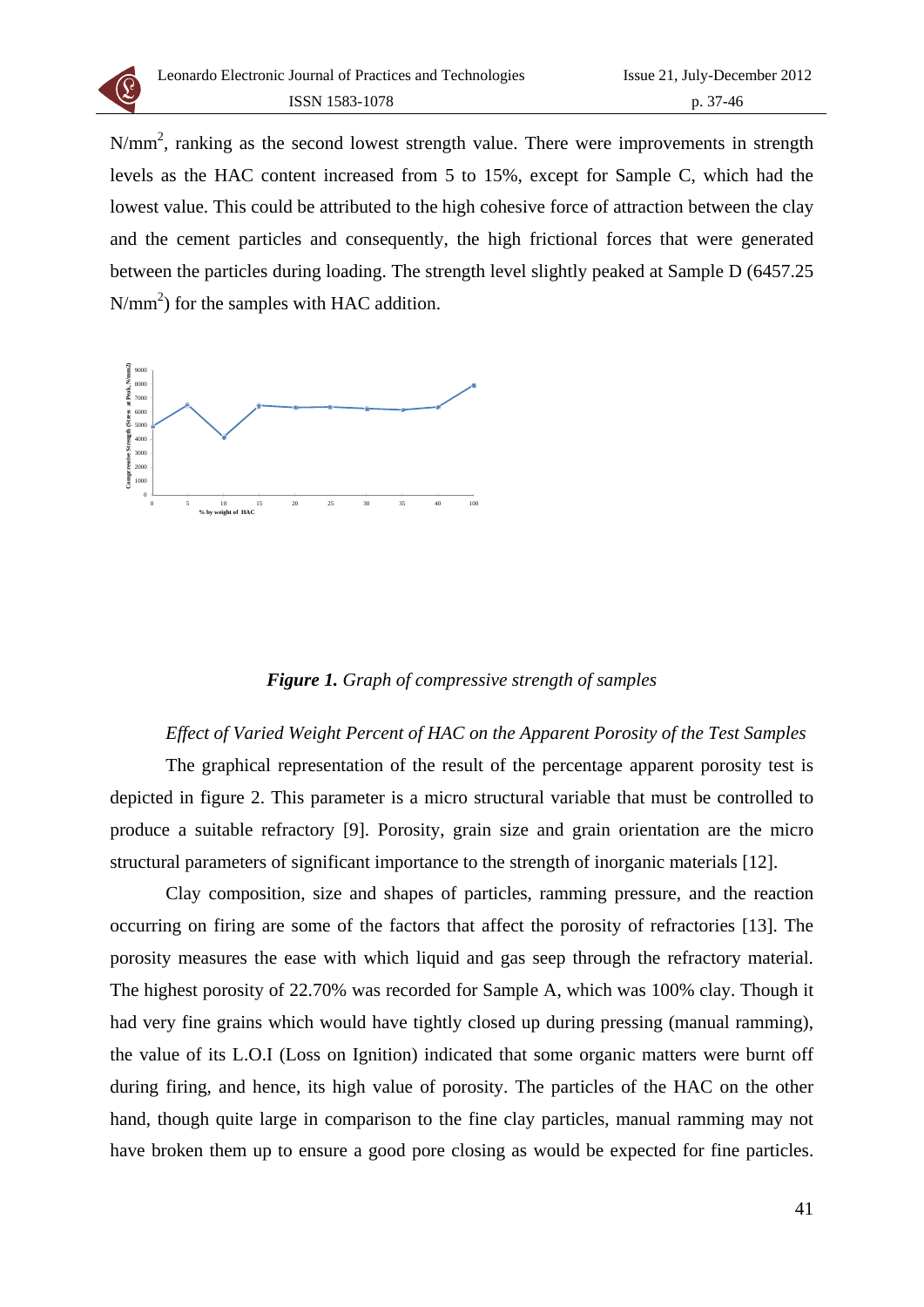Nonetheless, the lowest value of porosity of 16.87% was recorded for sample J of 100% HAC being totally devoid of organic matter as indicated in the product information fact sheet.



## *Figure 2. Plot of apparent porosity of samples*

Porous refractories have poor heat conductivity, high permeability, low strength, and less sensitivity to fluctuations in temperatures [2], which is consistent with the value obtained for Sample A from the recorded results of the experimental data. A comparison of the strength and porosity of the tested specimens, as depicted in Figure 3 below, shows that strength increases with decrease in porosity. The presence of pores in clay affects the strength by reducing the cross-sectional area exposed to an applied load. They also act as stress raiser or concentrator especially in brittle clays [14]. It was also stated that as resistance to corrosive attack increases with porosity reduction, thermal insulation characteristics and resistance to thermal shock are, however, diminished [13]. Porous refractories have pores that are air-filled which serve as insulator and hence the heat conductivity of a refractory material decreases with increasing porosity. Porous refractories, therefore, act as good insulators [2]. The porosity of Sample A makes it a candidate material for insulating refractory bricks.

However, a low apparent porosity is desirable for a refractory in contact with molten charge and slag since it would prevent easy penetration of the refractory size [1,6]. This assertion makes Samples J, I and H suitable candidates (in descending order of porosity) for melting furnace refractories, all other factors held constant. Nonetheless, Sample D, with its attendant high strength and relatively low porosity may be a better replacement when cost is also considered (15% by weight of HAC).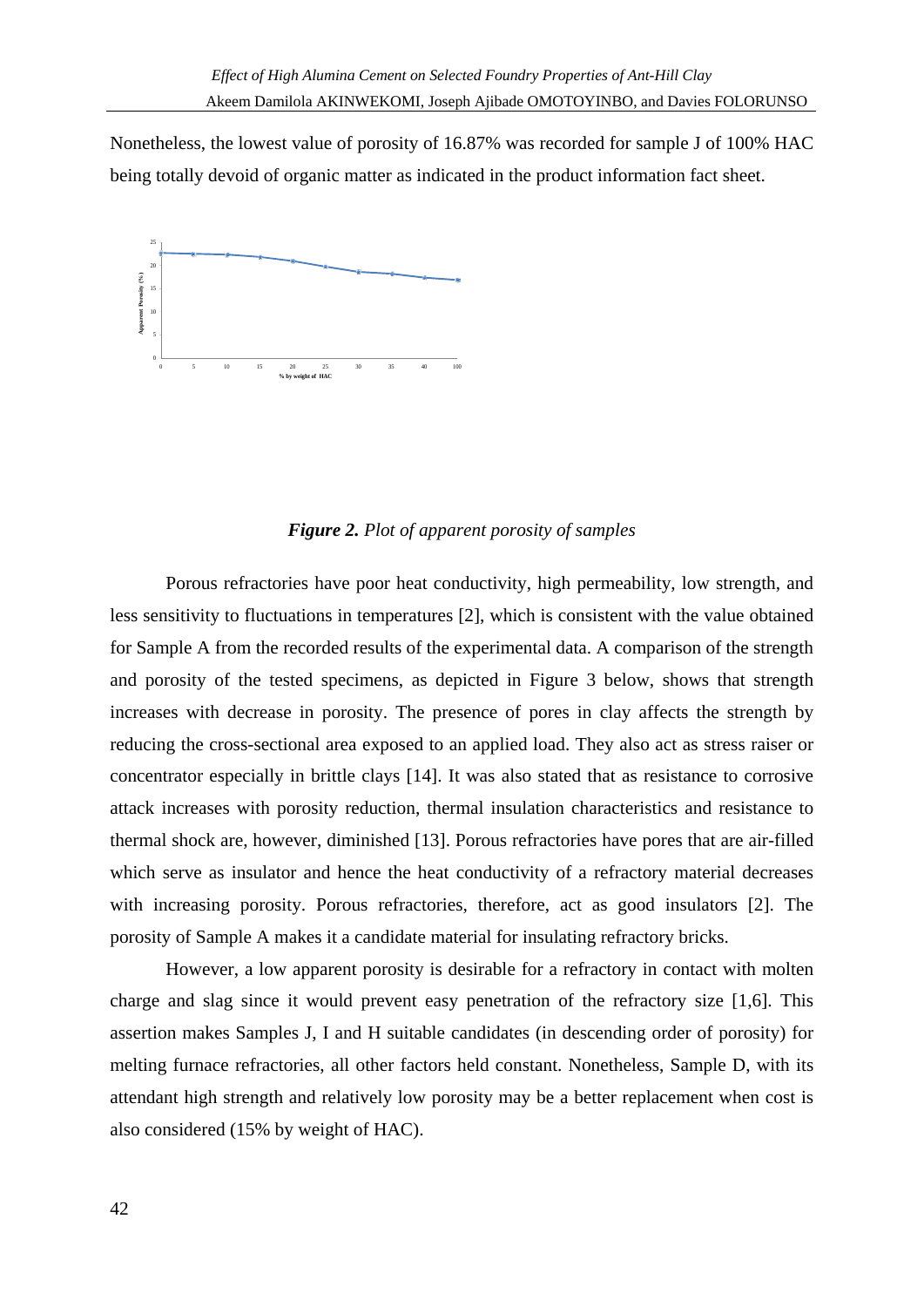

Leonardo Electronic Journal of Practices and Technologies ISSN 1583-1078

*Figure 3. Plot comparing compressive strength with apparent porosity of samples*

*Effect of Varied Weight Percent of HAC on the Refractoriness and Percentage Linear Shrinkage of the Specimens* 

Figure 4 depicts the values obtained from the refractoriness test. All the samples were observed to have refractoriness not less than 1400°C. This is comparable to the result reported by Olasupo and Borode in [5,6]. No softening or loss in structural integrity was observed at this temperature. This is a strong pointer to the high quality of the ant hill clay utilised for this research work. An average of 1400°C has been reported as the refractoriness of termite hill clay [5]. Sample J, 100% HAC had a refractoriness of 1700°C, the highest for the whole lot. Samples F and G, however, had the lowest value of refractoriness, which was 1400°C. Again, as observed for compressive strength values, increment in HAC addition above 15% does not have a significant effect on the refractoriness of the samples, meaning that it was the limiting value. Refractoriness from Sample A (100% clay) increased with increasing content of HAC, peaking at Sample D with a value of 1600°C before a decline in this property began to manifest. Samples B and C had the same value of refractoriness of 1550°C. Increasing the HAC for Samples F through I had no effect on the refractoriness of the samples. In fact, a decline (from 1500 to 1400°C) was observed. The 100% clay of Sample A had a higher value of refractoriness of 1450°C than any of Samples F through I. This reduction in refractoriness could have been due to the presence of impurities such as gravel, stones and other organic matters that might have remained in the blend, after sieving.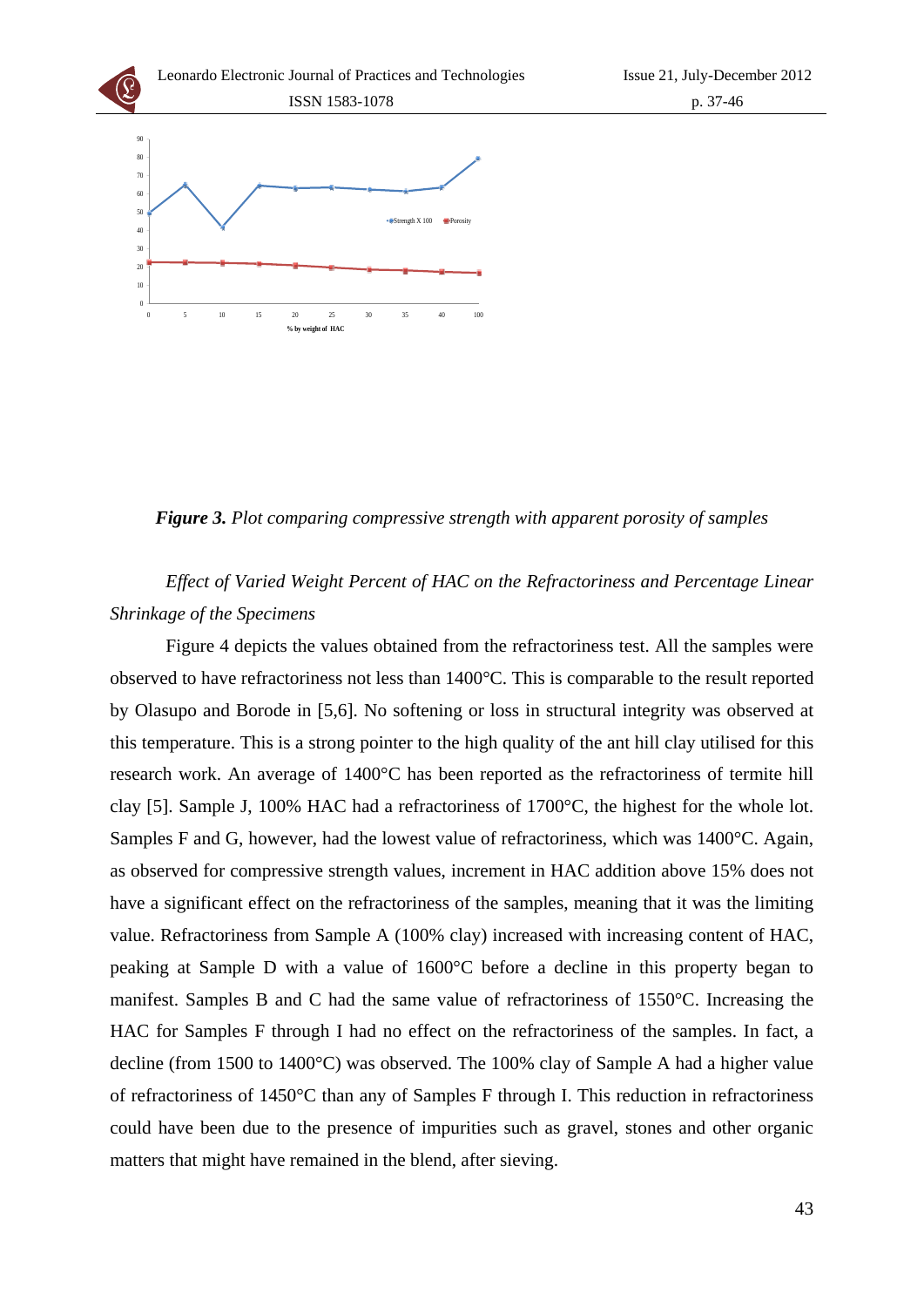

*Figure 4. Graph of refractoriness of the test samples*

On the other hand, looking at figure 5, Sample A had the highest value of 4% linear shrinkage for the whole samples tested. No significant change in size was observed for Samples J and D through I. Sample A which had a linear shrinkage of 4% is also in tandem with the results reported in fireclay accepted standard [12]. Low firing shrinkage always gives an indication of uniform and firing efficiency [10].



*Figure 5. Graph of linear shrinkage of test samples*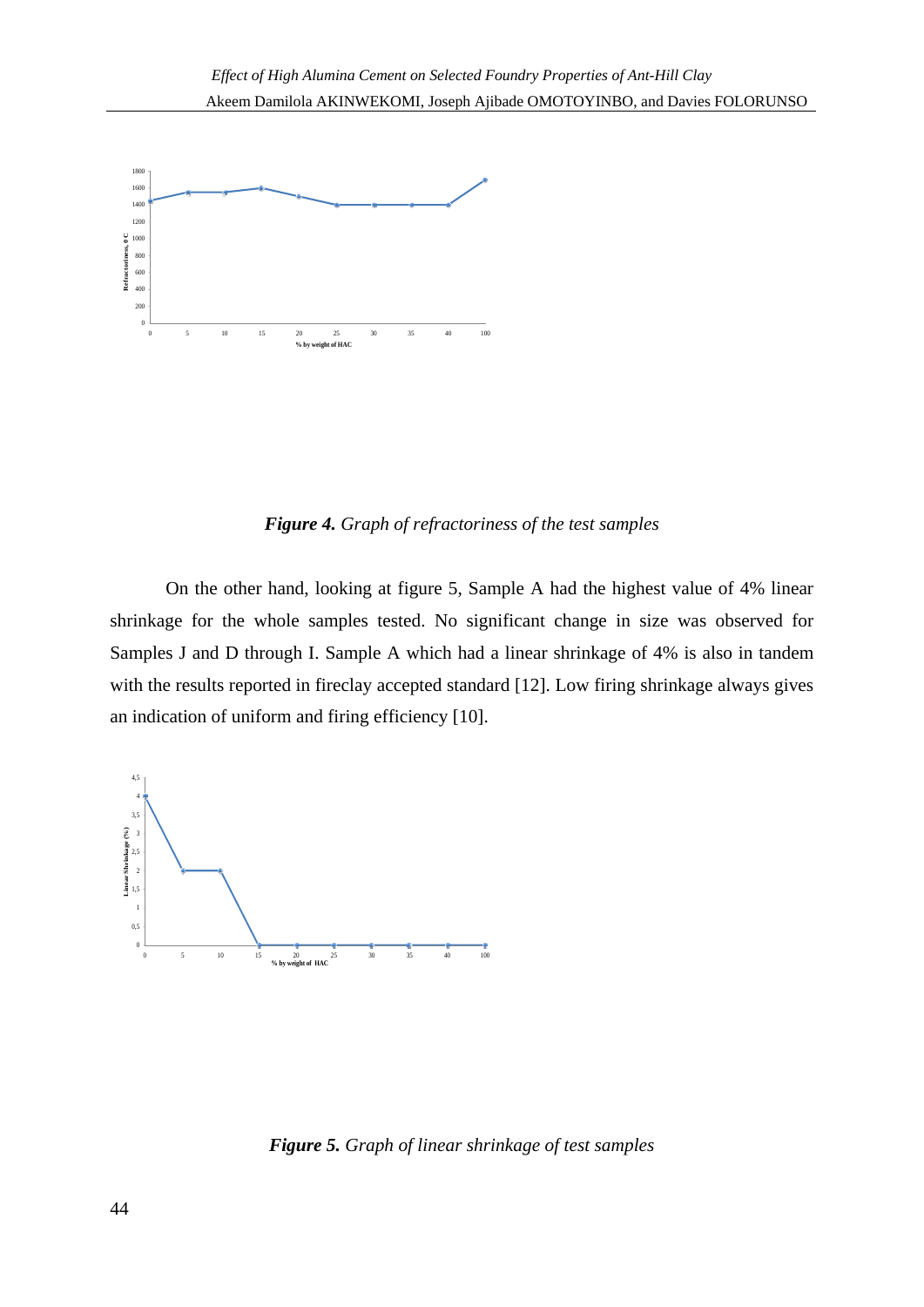

#### **Conclusions**

The results of this research work showed that the compressive strength and other properties such as refractoriness, porosity, and linear shrinkage of ant-hill clay were effectively improved upon by the addition of HAC. This additive increased the refractoriness of ant-hill clay from 1450°C to 1600°C at an optimum 15% weight fraction. The compressive strength of the clay was also enhanced with inclusion of the cement in the matrix. At 15% HAC addition, an approximate 31% increment in compressive strength was recorded. It was found out that the compressive strength increased from 4933.50 N/mm<sup>2</sup> to 6457.25 N/mm<sup>2</sup>. However, apparent porosity and linear shrinkage of the clay sample were reduced by the cement addition. This observation, nonetheless, is not detrimental as too porous refractory products are susceptible to slag attack and permeability from gases and molten metal. At the optimum 15% HAC addition, the refractory product may be recommended for use in sintering furnaces, re-heating furnaces operating below 1500°C, and for non-ferrous casting furnaces.

#### **References**

- 1. Energy Efficiency Guide for Industry in Asia (online), *Thermal Energy Equipment: Furnaces and Refractories,* Available at: http:www.energyefficiencyasia.org (Accessed 26/07/2010).
- 2. Chesti A.R. *Refractories: Manufacture, Properties and Applications*, India, Prentice-Hall, 1986, p. 55-100.
- 3. Ndaliman M.B., *Effect of Certain Additives on Refractory Properties of Termite Hill for Furnace Lining,* Proceedings of the 2nd Annual Engineering Conference, Federal University of Technology, Minna, Nigeria, 4th - 6th September, 2000, p. 139-144.
- 4. Hassan S.B., *Effect of Silicon Carbide on some Refractory Properties of Kankara Clay,* Journal of Applied Science, Engineering and Technology, 2005, 5, p. 21-26.
- 5. Olasupo O.A., Borode J.O., *Development of Insulating Refractory Ramming Mass from Some Nigerian Refractory Raw Materials*, Journal of Minerals & Materials